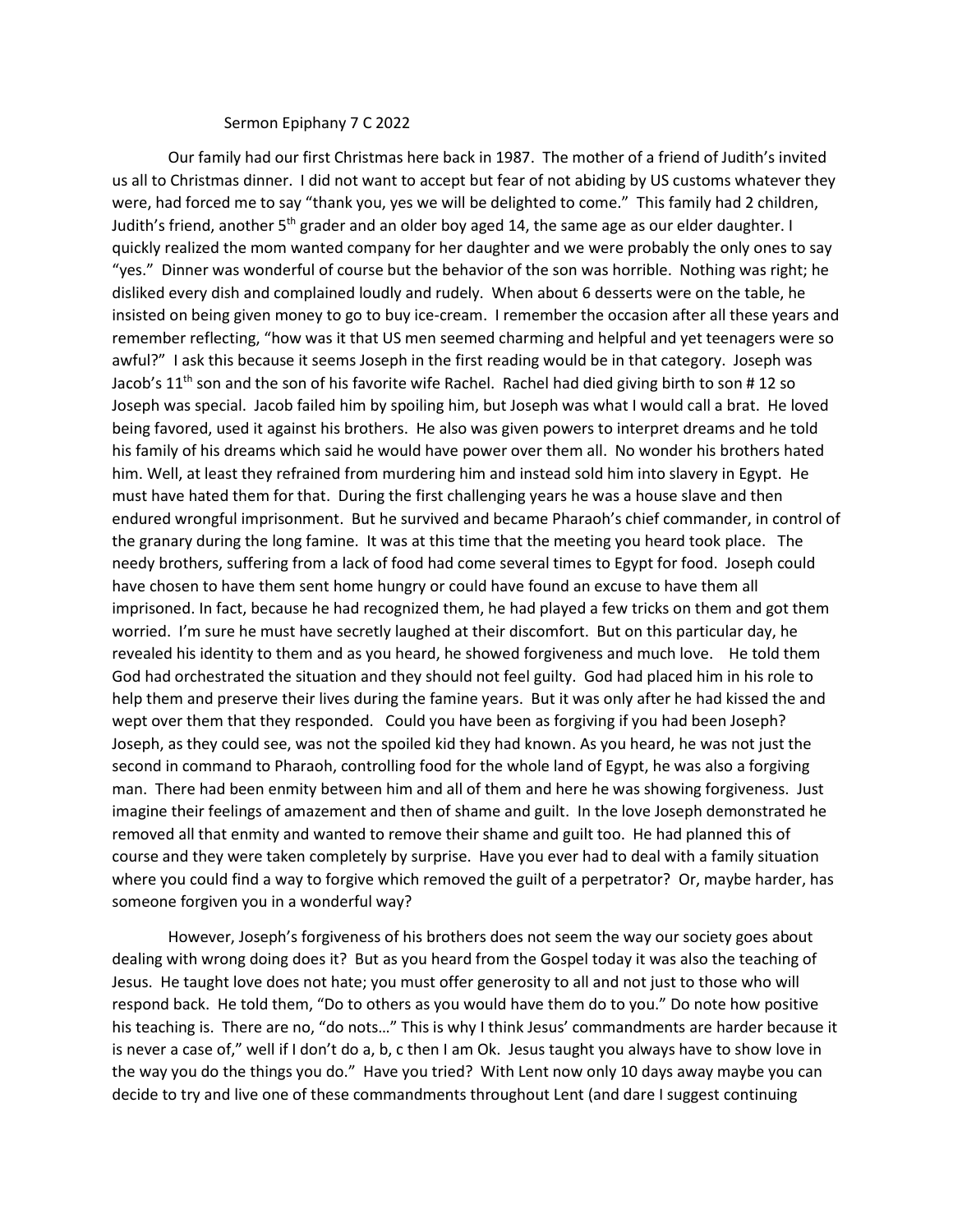beyond Lent...) Yes, you can note he also taught do not judge others and thus you won't be judged, do not condemn others and thus you won't be condemned and that you must forgive in order to be forgiven yourself. This is all tough teaching.

I wondered about who I knew was living this way. Of course I could have said, "All of you," but realized only you can know that. Sometimes it is by dealing with an enemy and making them a friend that you know you are starting down the road of Gospel love. Abraham Lincoln is reputed to have said, "Do I not destroy my enemies when I make them my friends," But when I thought about lives showing love, I went to a resource I knew from the many years I have led Education for Ministry groups (EfM.) A book of encounters by scholars, you could call them theologians of their own religions tells us about the sharing of love between different peoples. One story is from a Christian professor in ethics and Latino studies. He had taken his students to a poverty-stricken area in Mexico, and they were in the home of a poor Roman Catholic woman. She had given them a few saltines with a little jam even though he was sure she could not afford to do so. They were invited to ask her about her faith, and he was the interpreter. Her faith seemed very illogical, superstitious and uninformed to his ears and he found himself trying to correct her statements. Then her 9-year son came in, dirty, undernourished, and barefooted. During school hours he had been selling Chiclets at the street corner. He gave her a handful – maybe 15 pesos – which she put in her pocket, at least all but one. She put the one in a box on the table. He asked what she would buy with that, but she responded, "Oh that, that's for the poor." He realized she knew more about the Gospel than ever he did with all his theological training. He had been the judge and she was the one showing love.

A completely different example came to me this week from Jim Wallis, a best-selling author who has written a lot about the political situation in the US from a religious view point. One is called "God's Politics, why the right gets it wrong, and the left does not get it." His article highlighted the intolerance and hatred many Americans have of Muslims. He gave a beautiful example showing a different perspective. Back in 2008, the Pastor of Heartsong Church in Cordova, Tennessee learned that the Memphis Islamic Center had bought land adjacent to his church. He could have led a protest against these plans but instead he put up a large sign that said, "Heartsong Church welcomes Memphis Islamic Center to the Neighborhood." The Muslim leaders were amazed. They had hoped that at best their arrival would be ignored but it never occurred to them they would be welcomed. During the time of construction of this Islamic Center the members were invited to use Heartsong church for prayer services. The regular BBQs which Heartsong members enjoyed started to include offering halal meat. The pastor met with the Muslim leaders to discuss how they might work together, and they agreed to work on feeding the homeless and tutor local children. The news of this reached a group of Muslims in Kashmir, through CNN. One of the community leaders said, "God spoke to us through this man. Another said, "How do we kill these people?" A third went to the local Christian church and proceeded to clean it, inside and out. The pastor of Heartsong said he was trying to show love to his neighbors, as Jesus taught, love and not hate. The residents in Kashmir sent the message, "We are now trying to be good neighbors too Tell your congregation we do not hate them we love them, and for the rest of our lives we are going to take care of that little church." Yes, Jesus teaching. When we can share such understanding of our need to love one another and not to hate, we can be larger and larger communities of love.

Here at Messiah, we have many opportunities to show that love Jesus commanded. Our Inreach committee under Susan's leadership shows love in many ways. You can certainly join the group; there is